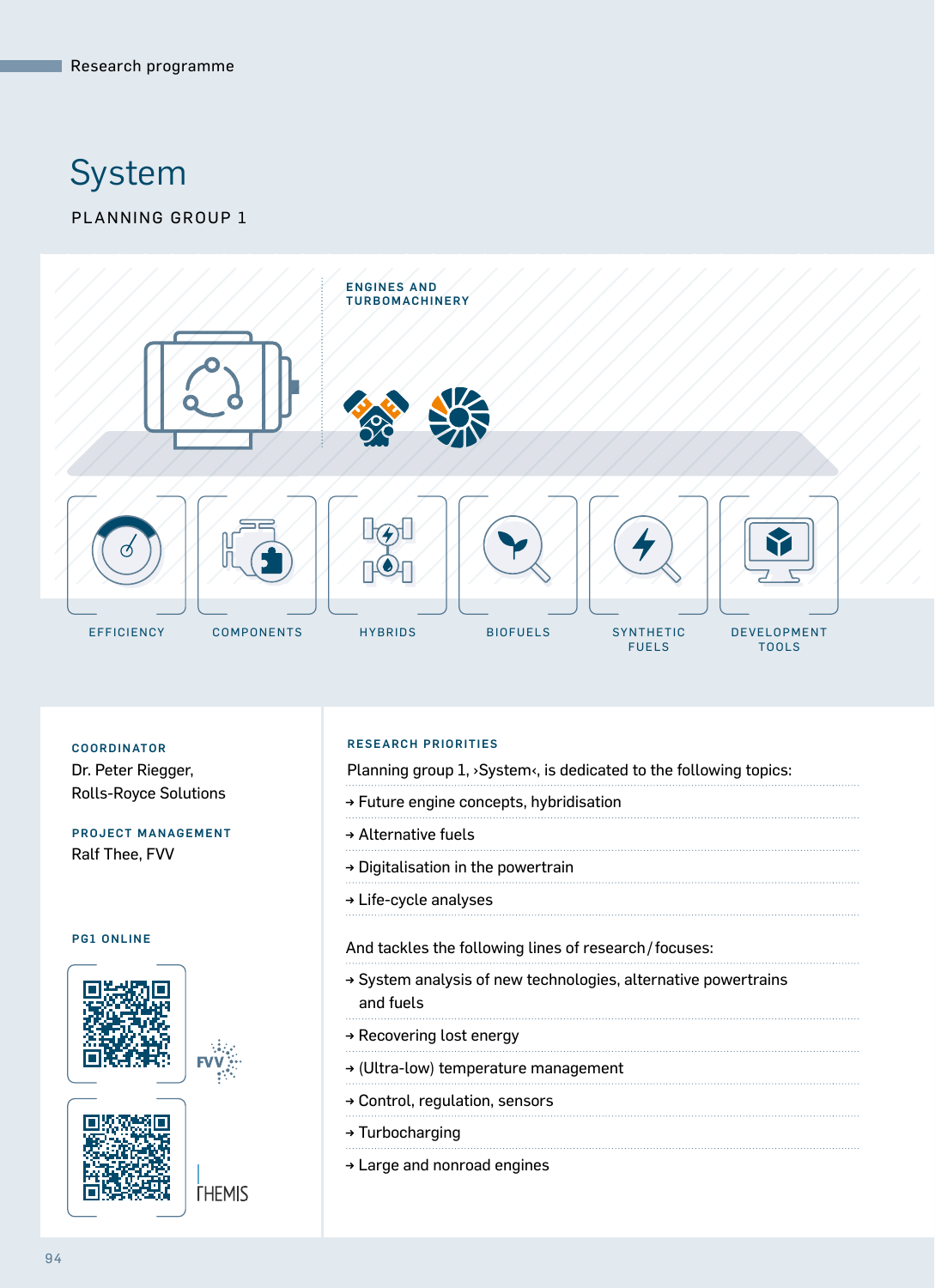## PG 1 | RESEARCH PROJECTS



#### NO TITLE // FUNDING ORGANISATION // DURATION PROJECT COORDINATOR

## Planned projects

|      | M0521 Pre-Ignited Flame Propagation in Gas Engines                                                        | Dr. Markus Wenig, Winterthur Gas & Diesel                  |
|------|-----------------------------------------------------------------------------------------------------------|------------------------------------------------------------|
|      | M1021 Data-based Monitoring of Powertrain Components                                                      | Dr. Christian Jörg, Hitachi Astemo Europe                  |
|      | M1320 On-Board Emission Conformity Monitoring (OBECOM) // CORNET                                          | Dr. Heike Többen, Eberspächer<br><b>Exhaust Technology</b> |
|      | M1321 Condensate Formation in Exhaust Systems                                                             | Dirk Vierkotten, Pierburg                                  |
|      | M1521 Distributed Thermal Hybrid Powertrain Testing // FVV-EM                                             | Dr. Marcus Gohl, APL<br>Automobil-Prüftechnik Landau       |
|      | M1620 Al Route Optimisation // BMWi/AiF                                                                   | Dr. Markus Wenig, Winterthur Gas & Diesel                  |
|      | M1621 Al4Fuels                                                                                            | Dr. Michael Bippes, Volkswagen                             |
|      | M1820 Maneuvering with Hybrid Ships // BMWi/AiF                                                           | Dr. Udo Schlemmer-Kelling, FEV Europe                      |
|      | M1920 Hybrid Drives for Alternative Fuels // BMWi/AiF                                                     | Dr. Udo Schlemmer-Kelling, FEV Europe                      |
|      | M1921 Axial Turbine T/C for Lean Burn Concepts                                                            | Marc Sens, IAV                                             |
|      | M3220 Ejector-Bypass TC // BMWi/AiF                                                                       | Dr. Tom Steglich, IAV                                      |
|      | M3320 New Hydrogen Storage Concept                                                                        | Kathrin Giefer, Ford-Werke                                 |
|      | <b>Ongoing projects</b>                                                                                   |                                                            |
| 1312 | 48V Mild Hybrid with Semi-Homogeneous Diesel Combustion<br>// BMWi/AiF // 01-01-2018 to 31-05-2022        | Dr. Achim Lechmann, IAV                                    |
| 1321 | Working Cycle Dissolved Turbine Efficiency in Turbochargers<br>// FVV-EM, DFG // 01-10-2018 to 30-09-2022 | Dr. Mathias Vogt, IAV                                      |
| 1339 | Calibration and Validation of Self-learning System Controllers<br>// FVV-EM // 01-03-2019 to 28-02-2022   | Prof. Peter Prenninger, AVL List                           |

1342 Sensor Concept for E-Fuels // FVV-EM // 01-02-2019 to 28-02-2022 Dr. Bernd Becker, IAV

1385 T/C for Lean Burn Concepts // FVV-EM // 01-04-2020 to 31-10-2021 Marc Sens, IAV

1384 H2 in the Gas Network // FVV-EM // 01-01-2020 to 31-12-2021 Dr. Dietrich Gerstein, DVGW

1355 Powertrain 2040 // FVV-EM // 01-04-2019 to 30-09-2021 Dr. Thorsten Schnorbus, FEV Europe 1382 Lubrication Large Bore Engines II // FVV-EM // 01-05-2020 to 30-04-2022 Dr. Tobias C. Wesnigk, M. JÜRGENSEN

. . . . . . . . . . . . . . . . . . .

. . . .

Dr. Ulrich Kramer, Ford-Werke